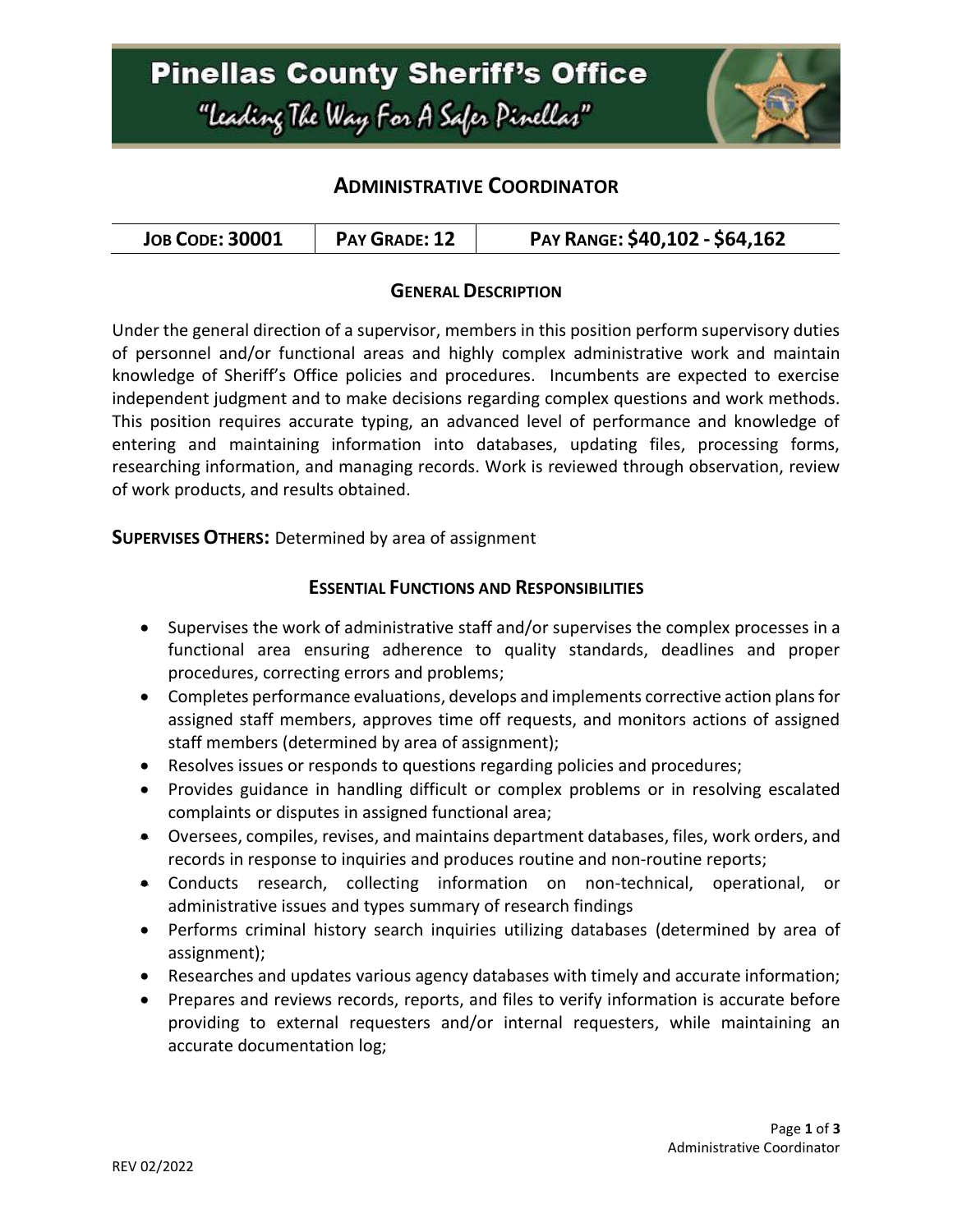# **Pinellas County Sheriff's Office** "Leading The Way For A Safer Pinellar"



- Prepares invoices for recording documentation and forwards funds received following proper procedures;
- Trains and instructs employees assigned to functional area on the job duties, policies and procedures, and arranges for formal trainings for newly hired employees;
- Researches, compiles, and prepares reports, manuals, correspondence, and other documents required, such as presentations, expense, statistical, or monthly reports;
- Maintains and monitors records pertaining to inventory, orders, supplies, registrations, products, certifications, enrollments, work orders, or machine maintenance;
- Plans for or coordinates office services such as equipment or supply requisitions or organization, maintenance, or other services;
- Maintains paper and electronic filing/scanning systems and recording of information;
- Maintains, stores, and disseminates confidential documents in accordance with HIPAA guidelines, if necessary;
- May serve as Records Custodian, may testify in court regarding health record documents, and/or may provide requested documents to satisfy subpoena or court order;
- Answers phones and responds to complex citizen and member inquiries, issues, and/or complaints;
- Notarizes Documents;
- Participates in Sheriff's Office recruitment and community relations activities as directed;
- **Specialized functions and responsibilities may vary by area of assignment**

Regular and reliable attendance is required as an essential function of the position.

This position may be considered essential and, in the event of an emergency or natural disaster, may be required to work.

This list is not intended to be all-inclusive, and you may not be responsible for every item listed. The employer reserves the right to assign additional functions and responsibilities as necessary.

#### **QUALIFICATIONS**

- High school graduation or equivalent diploma from an institution accredited by an accrediting body recognized by the U. S. Dept. of Education or licensed as a degree granting institution by the Commission for Independent Education AND
- Five (5) years' experience in an administrative office environment
- OR two (2) years' supervisory experience
- OR equivalent combination of experience
- Data entry score of 80% accuracy
- Typing speed of 25 wpm
- Must possess a valid Florida driver's license